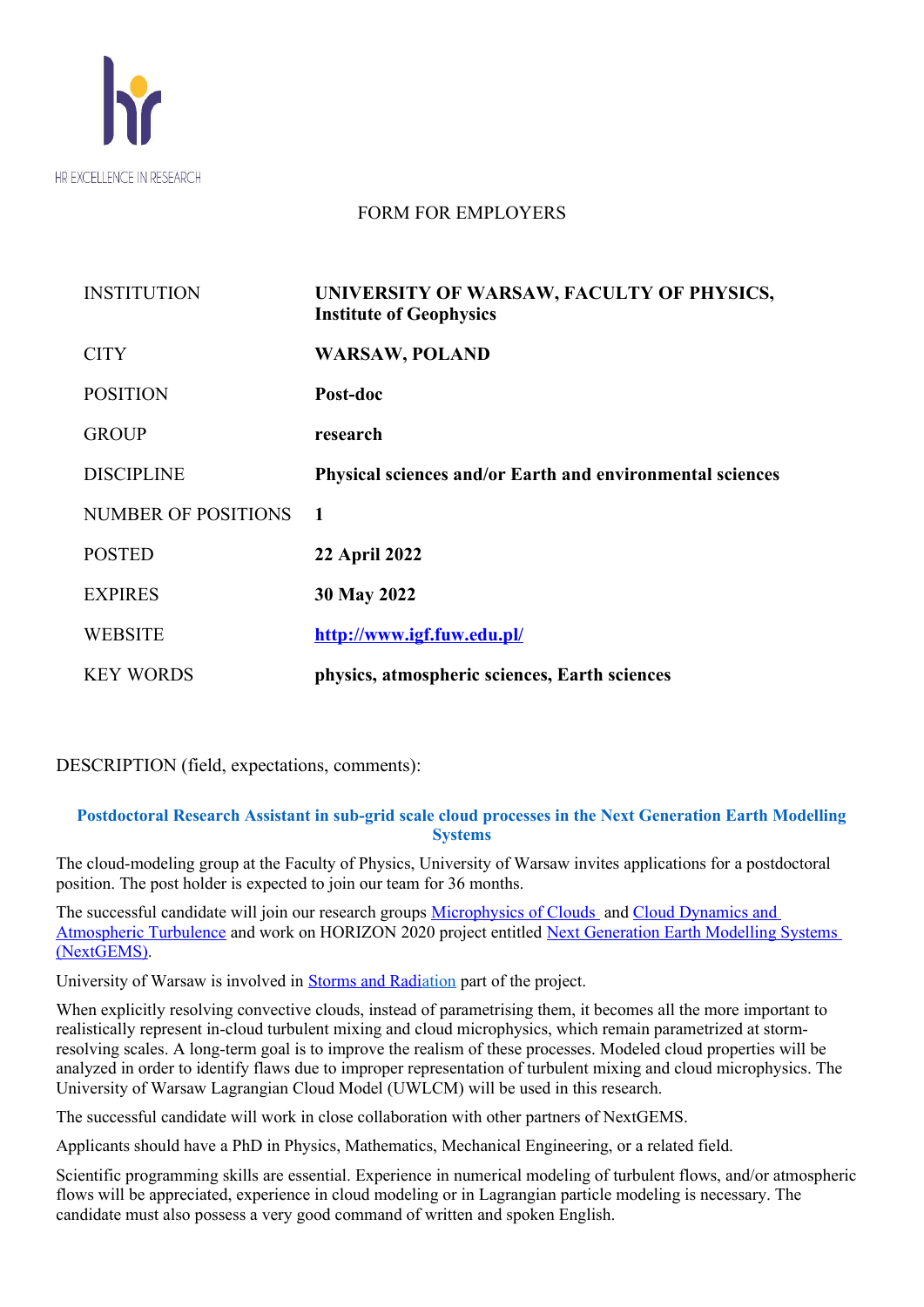The candidate is required to hold a PhD degree by the date of appointment.

The candidates have to conform to the conditions stated in art. 113 of Higher Education Law dated 20.07.2018 (Journal of Laws of the Republic of Poland 2021, item 478).

The applications should include a CV detailing the candidate's experience and research track record. A cover letter outlining the motivation and providing names of two reference persons is also requested.

Skills/Qualifications:

- 1. PhD in science or engineering,
- 2. good background in physics or in earth and environmental sciences (atmospheric physics, computational atmospheric science),
- 3. experience in cloud modeling and in Lagrangian particle modeling,
- 4. good skills in programming; experience in co-operative programming, knowledge of C++ and Python,
- 5. good knowledge in programming on GPU.

#### The candidate should provide the following documents:

Candidates should submit their applications to the Secretariat of the **Institute of Geophysics,** Faculty of Physics, University of Warsaw, Pasteura 5, 02-093 Warszawa, room B4.41, e-mail: [Sekretariat.IGF@fuw.edu.pl](mailto:Sekretariat.IGF@fuw.edu.pl) including:

- 1. Application for the position.
- 2. CV with contact information.
- 3. List of research publications, including number of citations according to the Web of Science database and short description of three most important achievements.
- 4. Detailed information on candidate's scientific career.
- 5. Copy of PhD diploma or a formal confirmation of PhD degree (required at the time of employment).
- 6. Contact information to at least two scientists who can provide opinions on the candidate.
- 7. A filled-in form: Information on the processing of personal data information clause and consent clause attachment to the announcement (available on the website https://bsp.adm.uw.edu.pl/wp-content/uploads/sites/ 18/2021/01/Klauzula-informacyjna-przy-rekrutacji-do-pracy\_11\_2019\_EN.docx. In case of submitting the application by e-mail, please use the pdf-format and the file should contain a scanned signature.
- 8. Statement on reading and accepting the rules for job applications for a position of an academic teacher at the University of Warsaw (available on the website<https://www.fuw.edu.pl/dokumenty-i-formularze.html> ) In case of submitting the application by e-mail, please use the pdf-format and the file should contain a scanned signature.

The documents listed above as 1-4 and 7-8 should be signed by the candidate.

Questions concerning the post should be addressed to prof. Szymon Malinowski ( $szymon$ ) malinowski  $@fuw$ ) edu.pl or prof Hanna Pawlowska ([hanna.pawlowska@igf.fuw.edu.pl](mailto:hanna.pawlowska@igf.fuw.edu.pl) ).

The decision will be taken not later than 8 June 2022. The candidate may be asked for a qualification interview with the commission appointed by the Dean of the Faculty of Physics. The candidates will be informed individually

Original of documents will be required in case of employment.

This announcement is the first step in the procedure of employing an academic teacher and its positive result will be a base for consecutive steps.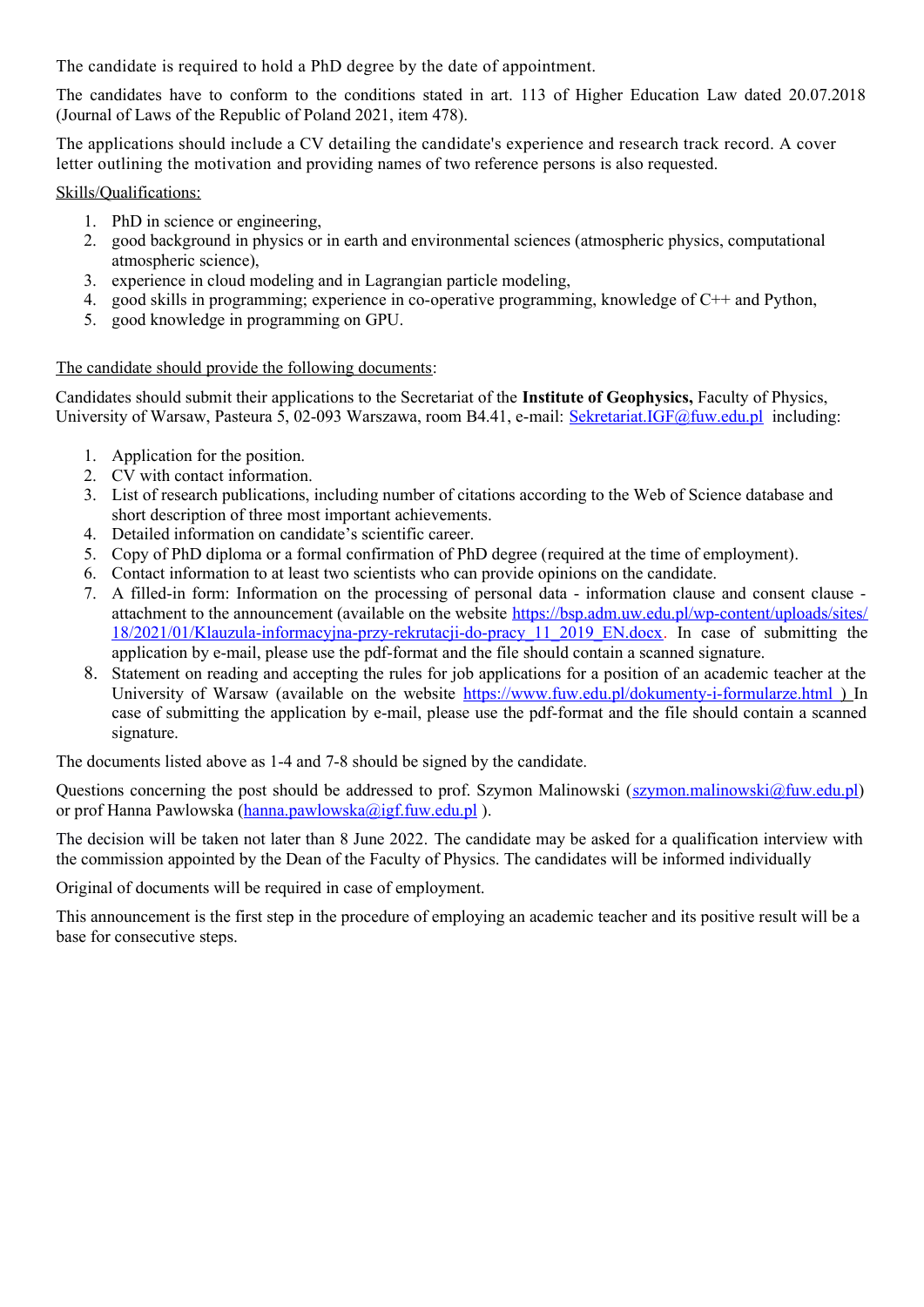given and family name

# **Information on personal data processing**

## **Controller**

Controller of your personal data processed in connection with the recruitment process is the University of Warsaw, ul. Krakowskie Przedmieście 26/28, 00-927 Warszawa, as the Employer.

Contact with the controller:

- by traditional mail at: University of Warsaw, ul. Krakowskie Przedmieście 26/28, 00-927 Warszawa (name the organizational unit to which your letter is addressed);
- by phone: 22 55 20 355.

## **Data Protection Officer (DPO)**

Controller has designated Data Protection Officer whom you may contact via email at  $\text{iod}(\partial \text{adm}.uw.edu.pl$ . You may contact the DPO in all matters relating to your personal data processing by the University of Warsaw and the exercise of rights in relation to the processing of personal data.

The DPO, however, does not proceed other matters, like handling recruitment procedures, collecting recruitment documents, providing information on current recruitment process.

### **Purpose and legal grounds of data processing**

Personal data of candidates for employment shall be processed for recruitment purposes only.

Your personal data shall be processed in the scope as indicated by employment law<sup>[1](#page-2-0)</sup> (given name (names) *and family name, date of birth, contact information as provided, education, professional qualifications, previous employment*) for the purposes of this recruitment process<sup>[2](#page-2-1)</sup>, whereas other data<sup>[3](#page-2-2)</sup> shall be processed based on your consent which may take the following wording:

*I agree to the processing of personal data provided in .... (e.g. CV, cover letter, and other submitted documents) by the University of Warsaw for realising my recruitment process.*

If your documents include data as mentioned in Art. 9 section 1 of the GDPR (special categories of personal data), processing shall be possible upon your consent to processing such data<sup>[4](#page-2-3)</sup> which may take the following wording:

*I agree to the processing of special categories of personal data, as mentioned in Art. 9 section 1 of the GDPR, provided in .................. (e.g. CV, cover letter, and other submitted documents) by the University of Warsaw for realising my recruitment process.*

The University of Warsaw shall be also processing your personal data in future recruitment processes upon your consent<sup>[5](#page-2-4)</sup> which may take the following wording:

<span id="page-2-0"></span><sup>1</sup> Art. 22<sup>1</sup> of the law of June 26, 1974 Labour Code (i.e. Journal of Laws 2019 item 1040 with subsequent changes);

<span id="page-2-1"></span><sup>2</sup> Art. 6 section 1 letter b of the Regulation of the European Parliament and the Council (EU) 2016/679 of April 27, 2016 on protection of individual persons with regard to the personal data processing and on the free flow of such data, and also repealing Directive 95/46/EC (general regulation on data protection) (Official Journal EU L 119 of 04.05.2016, page 1, with subsequent changes) (hereinafter as the GDPR);

<span id="page-2-2"></span><sup>3</sup> Art. 6 section 1 letter a of the GDPR;

<span id="page-2-3"></span><sup>4</sup> Art. 9 section 2 letter a GDPR;

<span id="page-2-4"></span><sup>5</sup> Art. 6 section 1 letter a GDPR;